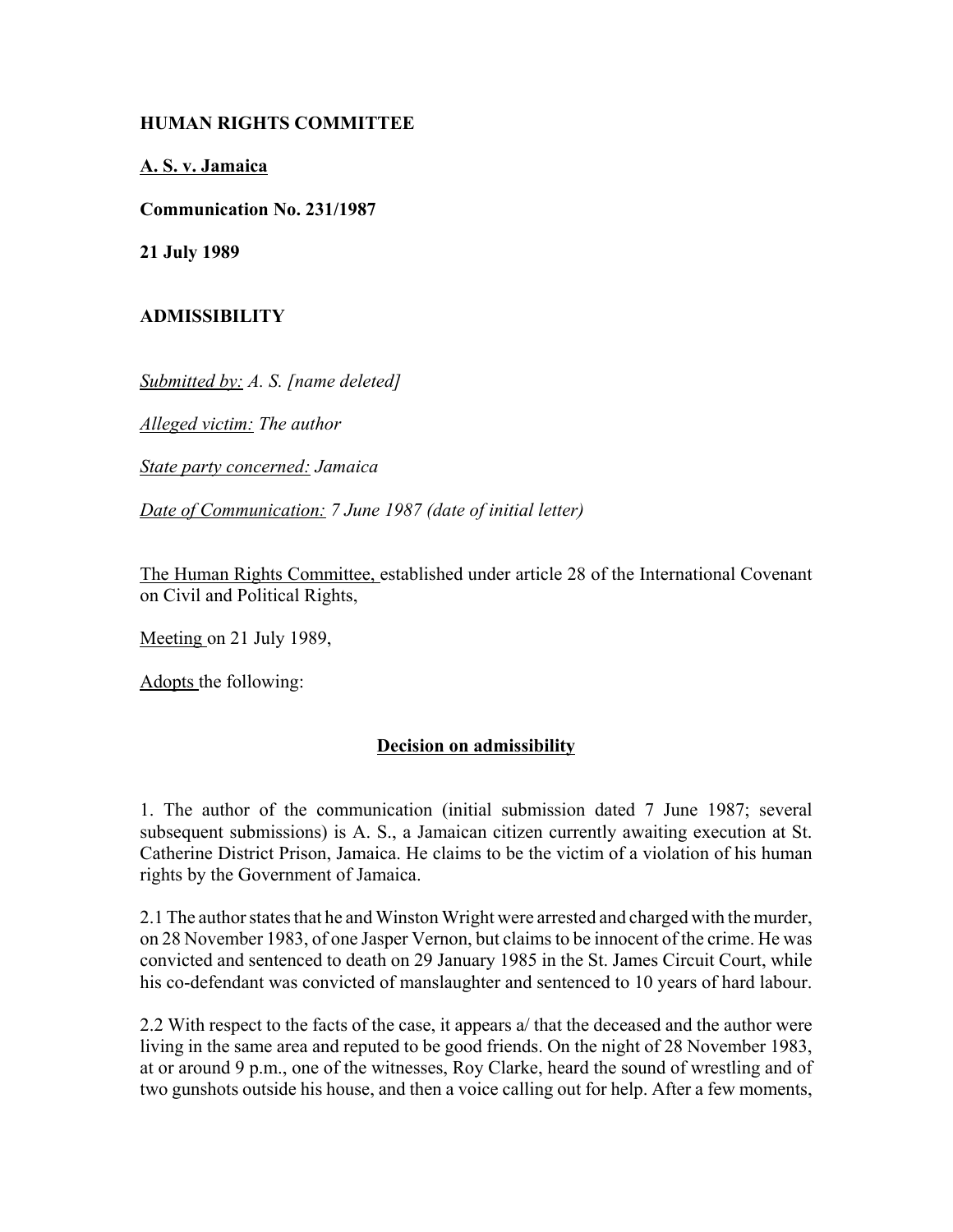he went outside and found the victim, who had been seriously wounded by bullets fired at close range. He then recognize that it was the victim's voice which he had previously heard, asking "[Name], what do you want to kill me for?". During the trial, the author's representative objected to this statement of Mr. Clarke as being hearsay and thus inadmissible, but the judge ruled it to be admissible, as part of the res gestae.

2.3 Mr. Vernon was brought to the Cornwall Regional Hospital in Montego Bay, where emergency surgery was performed on him. Two police inspectors went to the hospital shortly after his admission. One of them, upon his arrival in the casualty ward, heard a voice calling out the author's name and identifying him as the one who had fired the shots. He later recognized the voice as being that of the deceased. The inspector conducted a brief interview with the victim, who was in a serious condition but still conscious. At the trial, author's counsel again objected to the inspector's evidence as hearsay and requested that it be excluded, but the judge ruled the evidence admissible as the "dying declaration of a victim of homicide". Mr. Vernon succumbed to his injuries later on 28 November or in the early hours of 29 November 1983.

2.4. The author and his co-defendant claimed that they themselves had been held up that same evening by three gunmen near the spot where the deceased had been shot, and gave evidence to this effect during the trial. The prosecution, however, intended that their account contained so many discrepancies as to suggest that their version was merely a concoction to persuade others that they had not perpetrated the crime in question.

2.5. The author appealed against his sentence on the grounds of "unfair trial" and unreliable evidence", but on 9 July 1986, the Court of Appeal refused leave to appeal and confirmed the sentence, after counsel for the author had conceded that there were no grounds of appeal that could be argued with any hope of success. The Court of Appeal delivered a written judgement on 24 September 1986. The author submits that his representative subsequently told him that there was no merit in the case justifying an appeal to the Judicial Committee of the Privy Council, and that the case would be placed before the Governor-General for clemency.

3. By decision of 21 July 1987, the Human Rights Committee transmitted the communication, for information, to the State party and requested it, under rule 86 the provisional rules of procedure, not to carry out the death sentence against the author before it had had an opportunity to consider further the question of the admissibility of the communication. The author was requested, under rule 91 of the provisional rules of procedure, to furnish information concerning the facts of his case and the circumstances of his trial and to provide the Committee with the transcripts of the written judgements.

4. In a submission dated 21 October 1987, the State party argues that the communication is inadmissible on the ground of non-exhaustion of domestic remedies because the case has not yet been adjudicated by the Judicial Committee of the Privy Council. The State party adds that "[i]n circumstances such as these a reasonable interpretation of the Optional Protocol and the Committee's rules of procedure does not yield to the conclusion that the State party is required to furnish documents and information in relation to a communication which is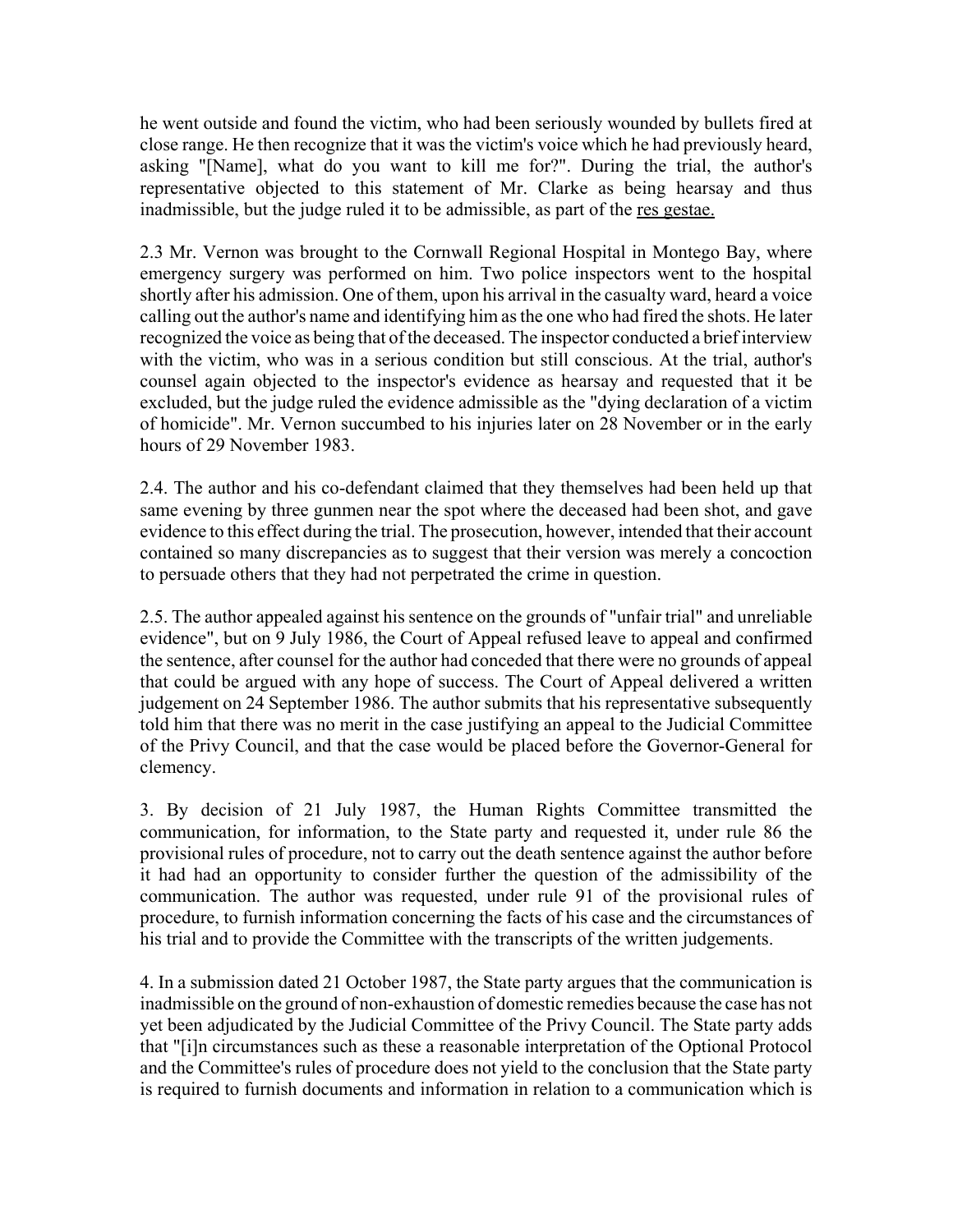patently admissible". Under cover of a further note dated 10 December 1987, the State Party does, however, forward a copy of the Notes of Evidence in the author's case.

5. Under cover of a letter dated 10 February 1988, the lawyer who represented the author before the Court of Appeal forwarded a copy of the judgement of the Court of Appeal. He states that he had formed the opinion that there was no merit in the author's case, since the author had been, in his opinion, properly identified. He ds that the case was not further pursued with a view to filing a petition for leave to appeal to the Judicial Committee of the Privy Council.

6. By decision of 16 March 1988, the Working Group of the Human Rights Committee transmitted the communication to the State party, requesting it, under rule 91 of the provisional rules of procedure, to provide information and observations relevant to the question of the admissibility of the communication. In particular requested the State party to clarify whether the author retained the right to petition the Judicial Committee of the Privy Council for leave to appeal and whether legal aid would be available to him in that respect. The Working Group further requested the State party, under rule 86 of the rules of procedure, not to carry out the death sentence against the author while his communication was under consideration by the Committee.

7. In its submission under rule 91, dated 20 July 1988, the State party contends that the communication is inadmissible on the ground of non-exhaustion of domestic remedies because the author retains the right, under section 110 of the Jamaican Constitution, to petition the Judicial Committee of the Privy Council for special leave to appeal. The State party adds that legal aid would be available to him for this purpose pursuant to section 3, paragraph 1, of the Poor Prisoners' Defence A.

8. Commenting on the State party's submission, the author, in a letter dated 11 January 1989, states that he has contacted a law firm in London, which he claims would be willing to assist him for purposes of filing a petition for leave to appeal to the Privy Council. By phone call of 8 June 1989, author's counsel in London confirmed that he is preparing a petition on behalf of the author.

9.1 Before considering any claims contained in a communication the Human Rights Committee must, in accordance with rule 87 of its provisional rules of procedure, decide whether or not it is admissible under the Optional Protocol to the Covenant.

9.2 The Committee has ascertained as it is required to do under article 5, paragraph 2 (a), of the Optional Protocol, that the matter is not being examined under another procedure of international investigation or settlement.

9.3 With respect to the requirement of exhaustion of domestic remedies, the Committee has noted the State party's contention that the communication is inadmissible because of the author's failure to petition the Judicial Committee of the Privy Council for special leave to appeal. It observes that the author, although claiming that there would be no merit in pursuing such a petition, has obtained pro bono representation for this purpose, and that his